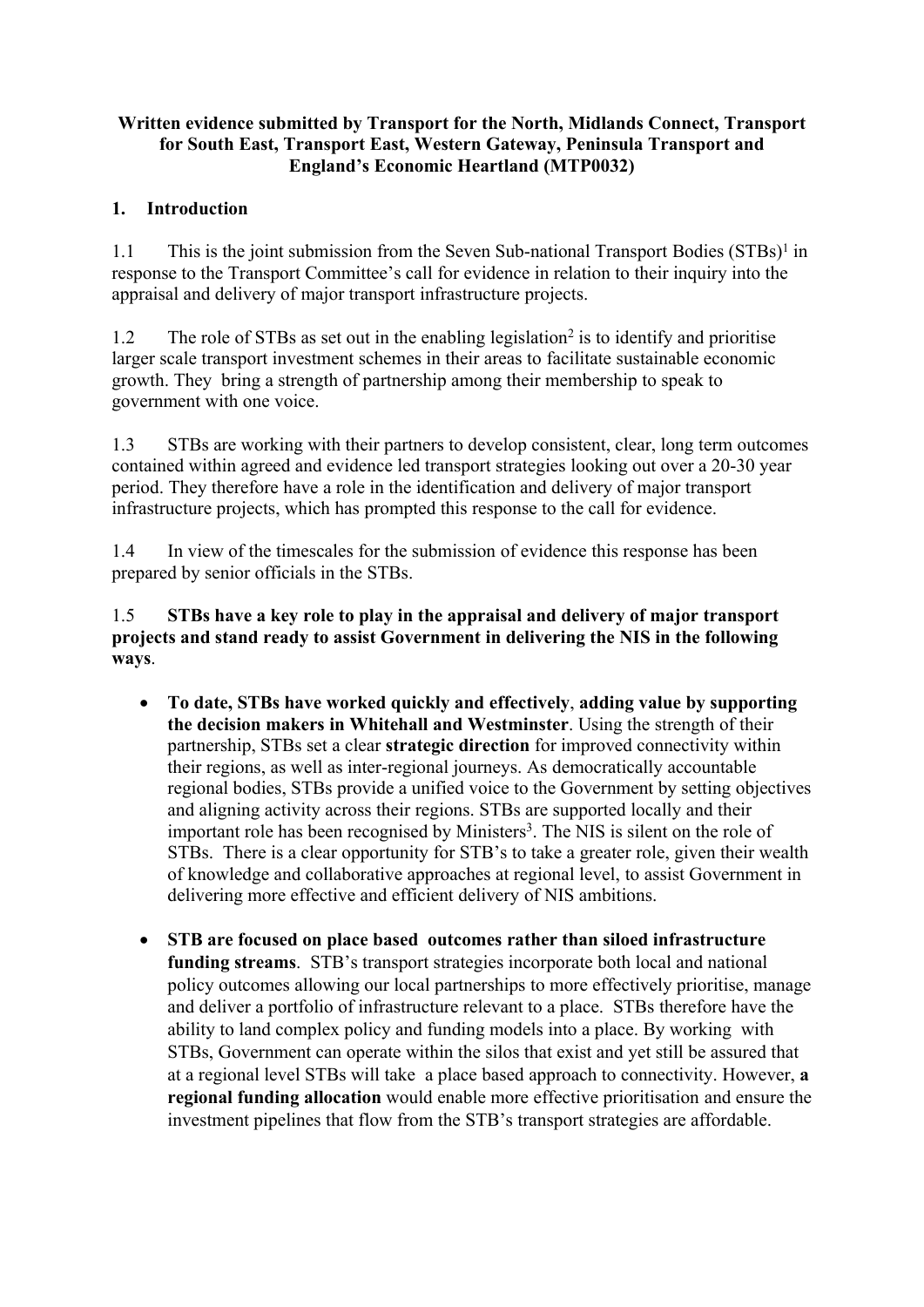- **STBs place based approach enables infrastructure investment to 'level up' areas.** By the end of 2021, each of the seven STBs in England will have a transport strategy/plan in place. Developed using robust evidence bases, in partnership with planning authorities, and through public consultation, these provide a focal point for prioritising infrastructure investment across English regions, ensuring transport fully supports delivery of outcomes such as 'levelling up' in coordination with other regional sectors**. A more integrated approach to transport and land use planning** is needed to deliver more sustainable transport and land use patterns that will enable the Government to meet its decarbonisation 2050 net-zero targets
- **Delivering decarbonisation of transport infrastructure**. STBs are currently promoting decarbonisation through the development of carbon assessment tools, identifying regional level decarbonisation pathways, and developing holistic appraisal frameworks that assess carbon impacts. The Decarbon8 report<sup>4</sup> on the role of STBs in carbon governance concludes that that sub-national areas are the optimally sized geographic and administrative region to co-ordinate transport carbon-reduction strategies. The establishment of **regional funding allocations** aligned to STB strategies could include a DfT-compliant scheme approval mechanism that systematically embeds carbon appraisal into all stages of scheme development.
- **Accelerating the delivery of major transport infrastructure**. STBs can support government in bringing forward good ideas more quickly. Locally driven ideas in STB transport strategies will have the benefit of widespread partner support and momentum, and could be accelerated through sub-national investment pipelines, accelerating business cases for the next generation of projects to deliver our outcomes. This can only be achieved **with longer term STB funding certainty** that has recently been given to metro mayors.

# **2. Transport infrastructure strategy and priorities**

### **2.1** *The Government's transport infrastructure priorities, including those set out in the National Infrastructure Strategy;*

2.1.1 We welcome the publication of the National Infrastructure Strategy and will have a key role to play in assisting the Government with its delivery. The NIS prompts the need for **shifts of emphasis** to the Government's transport infrastructure priorities and in particular the way in which they are developed, appraised and delivered.

2.1.2 This call for evidence seeks further information about the changes that will be needed in response to the NIS objectives on recovery and rebuilding the economy, levelling up the whole of the UK and accelerating and improving delivery in subsequent sections. However, there are a number of areas that we feel should be strengthened within the NIS:

 **There is no reference to the Major Road Network in the NIS**. The NIS sets out a number of transport and digital connectivity infrastructure priorities. Whilst these are welcomed, there is no specific mention of future investment on the Major Road Network in either the NIS or the Spending Review that preceded it. STBs have played a key role in the identification and prioritisation of the interventions on this these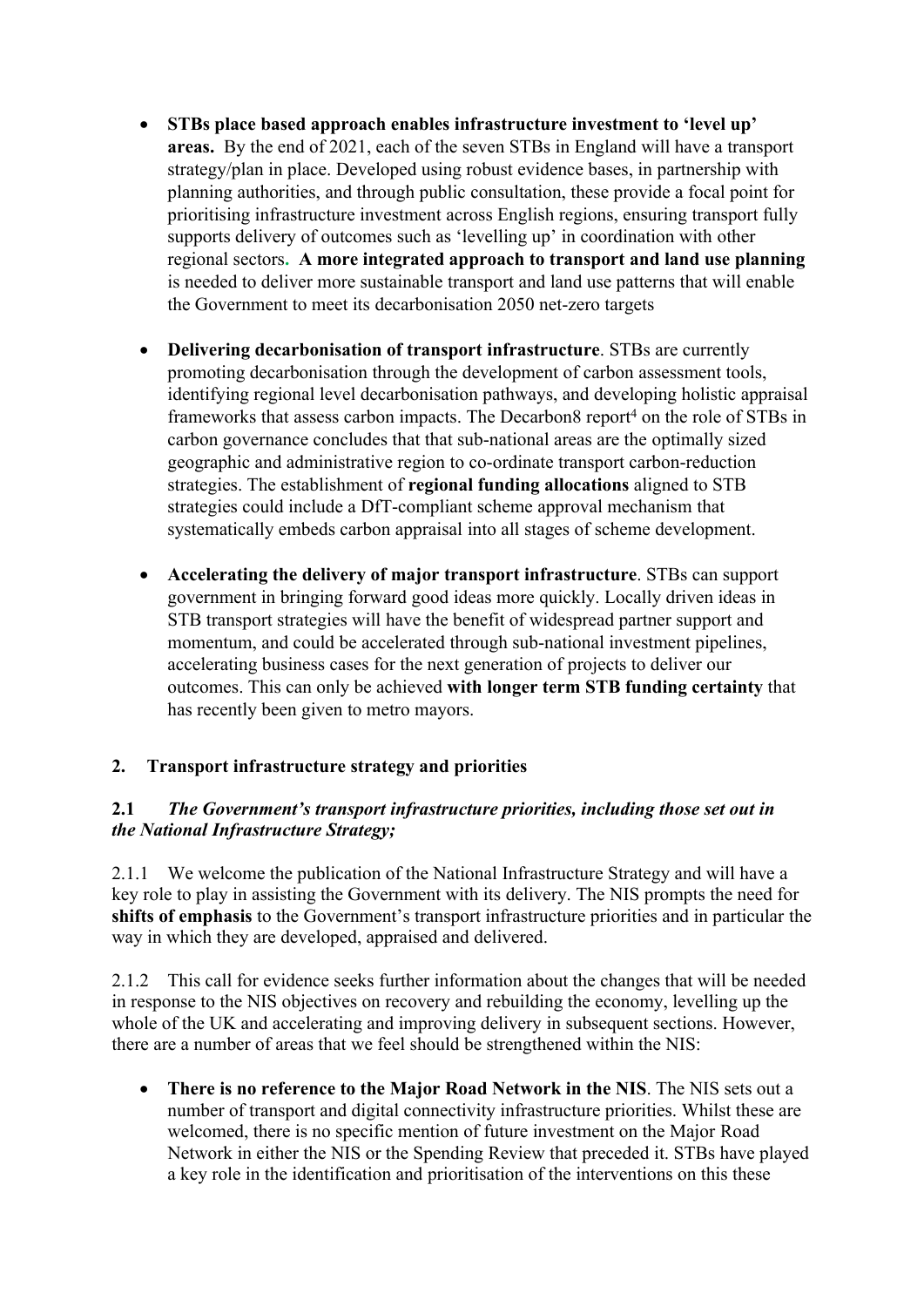economically important road links. The Government commitment to funding the £3.5bn programme of investment over the next five years from a ringfenced National Roads Fund is uncertain. As a consequence, it is understood funding for the MRN will have to become part of a competitive bidding process through the Spending Review, which could reduce the amount of funding available for it and compromise the delivery of the programme.

- **Multi-year funding certainty needs to be extended to other funding streams.** Currently Highways England and Network Rail benefit from five year funding settlements and the NIS reconfirms the intention to allocate £4.2bn in five year funding settlements to eight metro mayors. This multi-year avoids the resourcing issues resulting from the stop-start pattern of infrastructure investment identified in the NIS. The Government should give each region an indicative funding allocation. Clarity on the level of funding available ensures that the investment pipelines that flow from the STB's transport strategies are affordable. Prioritisation of pipeline schemes is extremely challenging without a clear view on funding levels available, and a clear criteria against which to prioritise. Greater clarity would also ensure scheme promoters have confidence that the funding needed to deliver their proposal will be there when they need it, allowing them to allocate the resources needed to develop the proposal and secure any permissions required. In addition, other transport funding streams including the Integrated Transport Block, which delivers local transport improvements, should be given equivalent longer term funding certainty.
- **The need for a more integrated approach to infrastructure investment is needed to deliver the aims of the NIS** . At a national level transport infrastructure priorities tend to be identified on a network or modal basis with separate nationally significant infrastructure priorities identified for road and rail. This siloed approach to investment tends to lead to the development of specific schemes aimed at solving a particular problem to improving network performance. Arguably the focus of the NIS on facilitating the economic recovery from Covid-19 and 'levelling up' in particular areas, requires a more integrated, place based, programme approach to infrastructure investment that looks across different transport modes and different types of economic infrastructure. This is needed ensure that the right interventions are identified that will maximise the benefits of infrastructure investment in a particular area.
- **The need for better integration and co-ordination between Government departments (particularly MHCLG, Treasury and DfT), to unblock and accelerating infrastructure delivery.** Currently, funding arrangements for infrastructure are separated across Government Departments which makes the planning and delivery of major transport infrastructure more difficult. Being able to access funding that is less segregated would allow for more joined up planning and the delivery of schemes, without the risk of delay or termination of one aspect of the scheme.

### 2.2 *The contribution transport infrastructure can make to the Government's 'levellingup' agenda and the economic growth of the UK's towns, cities and regions outside London;*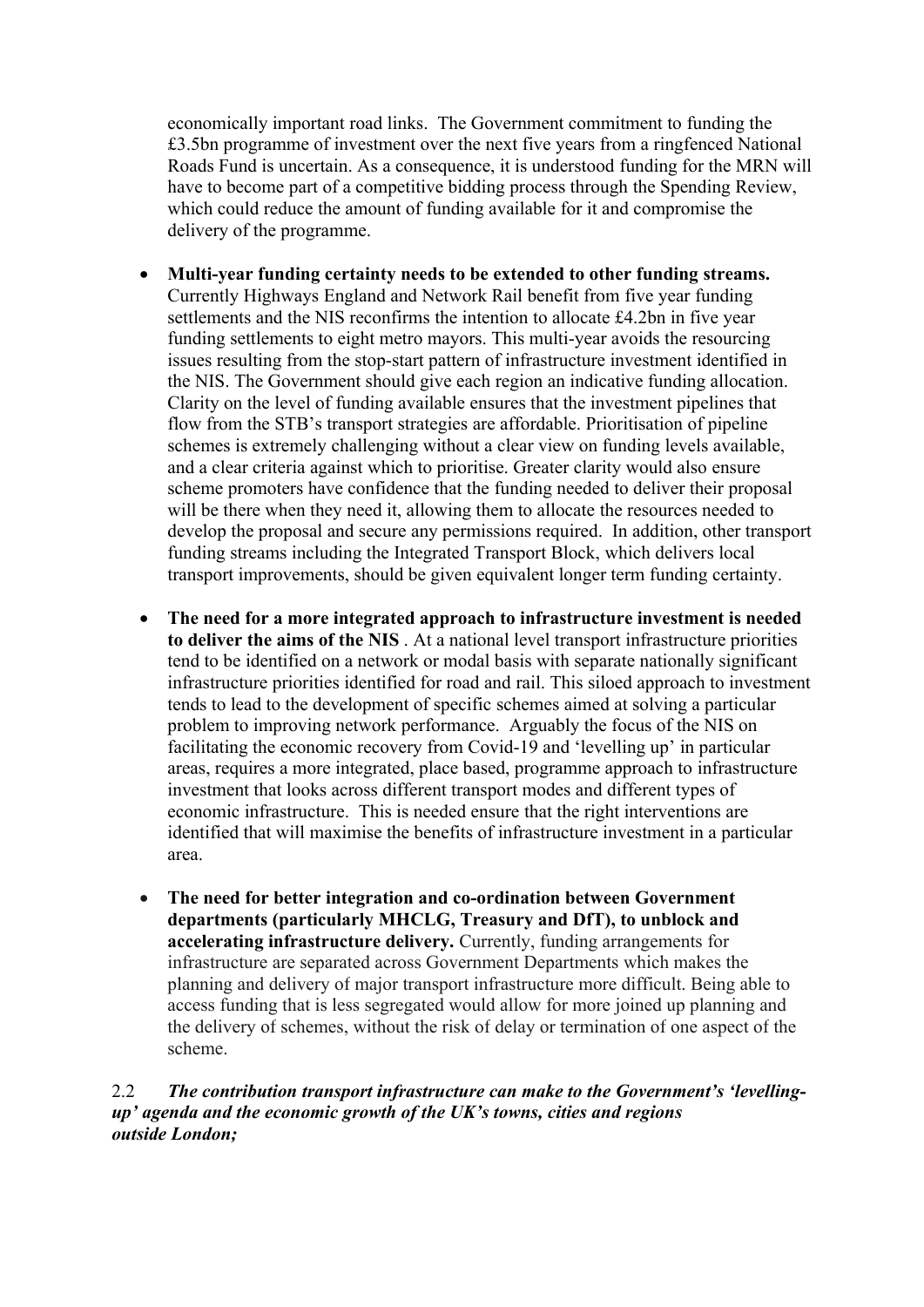#### 2.2.1 **The Government needs to be clearer about what levelling up means in practice.** A number of commentators have identified the need for a clearer articulation of the disadvantages that the government is seeking to address (i.e. income, productivity, employment, health, educational attainment, and well-being). The what, where and importantly , who should be the targets of 'levelling up', need to be identified to enable the right packages of interventions to be formulated<sup>5</sup>. Also, there is a need for a clear set of evaluation criteria against which progress can be assessed to help inform future decisions on the priorities for investment.

2.2.2 **Levelling up will require a place and programme based approach** A key function of transport investment is the introduction of transport interventions, such as upgrades to existing road and rail lines, to stimulate growth by improving connectivity between people, businesses and places to generate 'agglomeration' benefits. To achieve this the social, spatial, environmental, technological and economic context of the place where the need for transport infrastructure investment has been identified needs to be considered. Moving forward agglomeration benefits are likely to be as much about 'digital agglomeration' as they are physical connectivity and the approach to developing solutions needs to evolve to reflect this change.

2.2.3 The evidence led transport strategies that are being produced by the STBs adopt this perspective, enabling them to identify the infrastructure required to deliver an agreed strategic ambition. These transport strategies will deliver programmes of investment rather than individual projects, with the impact of a programme being more than the sum of its parts. There is also the potential to link these programmes with other economic and social infrastructure investment programmes and 'level up' through a holistic place based approach.

### 2.3 *To what extent the coronavirus pandemic and its longer-term implications affects the necessity and cost-effectiveness of current and future major transport infrastructure projects;*

2.3.1 **The coronavirus pandemic has been disruptive but also presents opportunities.** The coronavirus pandemic has had a profound impact upon every facet of our lives. It has reshaped the way we work, travel, and play, and has transformed the world in ways that would have been unimaginable merely 12 months ago.

2.3.2 **STBs are working to understand the longer term impacts of the coronavirus pandemic.** A number of STBs are taking an increasingly agile approach to strategic planning and appraisal for transport infrastructure projects. The experience of Covid-19 has reiterated the need to treat uncertainty as an opportunity, and approach it with the ambition and confidence. This makes it even more important to build tools that allow for more effective assessment of what these trend changes may mean. Both Transport for the North<sup>6</sup> and Transport for the South East<sup>7</sup> are using a scenario planning approach to expose and explore future uncertainty to generate a rich diversity of insights, including broader assessment of the interactions between social, economic and environmental aspects which affect how we will travel in the future.

2.3.3 **Many of the changes that were occurring before the coronavirus pandemic have been accelerated**. This includes increases in use of active travel, a step change in levels of remote working, and an acceleration in uptake of online shopping and, to some extent, greater use of electric bikes and scooters. However, we may need to adapt to (and take steps to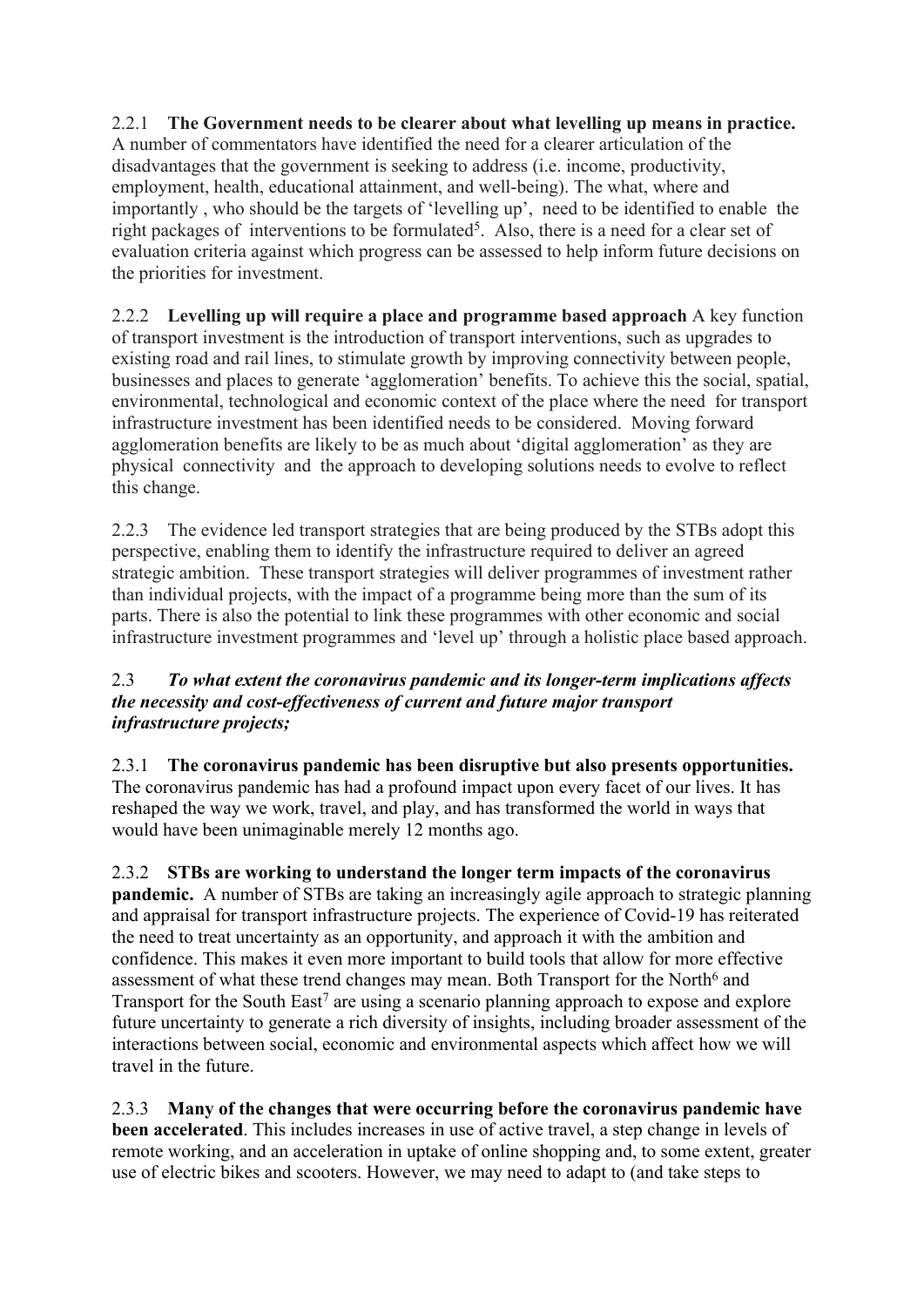mitigate) unforeseen changes such as short term increase in car use and low confidence in using public transport.

2.3.4 The agility developed through STB scenario tools provides the basis for further interrogation of evolving and new trends, based on evidence as it develops, with the aim of supporting an ambition to 'build back better'. But this approach can also provide opportunity to shape longer term agendas (e.g climate change), rather than simply reacting to change.

# 2.3.5 **Implications of these findings for major transport infrastructure projects:**

- Planning for major transport infrastructure must be flexible and adaptable due to the changing number, location and types of jobs and socio-demographics of the people; and also, the unpredictability of the economic outlook - retaining flexibility will help ensure resilience.
- Investment in digital technology has the potential to facilitate economic resilience and recovery as partially evidenced from increased levels of home working and remote access to services and amenities – "Digital as a Mode".

2.3.6 **It is too early to say what the implications for major transport investment.** The pandemic has had a dramatic impact on transport, the economy and on peoples' lives. There are still many 'known unknowns' about Covid-19 and its potential impacts. The recovery from the pandemic will likely take years, rather than months, and when the recovery does occur, the volume of users using different transport modes (and therefore, the form of the transport network) will likely differ markedly from current patterns. In view of this it would be wrong to either pause or stop or the development of major transport infrastructure proposals until the longer-term impacts become clearer. Planning must remain flexible and adaptable to ensure the best possible longer-term outcomes in this highly uncertain time.

### 2.4 *How major transport projects can be delivered while ensuring the Government meets its decarbonisation 2050 net-zero targets;*

2.4.1 **Changes to the way major transport projects are developed will be needed to decarbonise them.** How the country and our region decarbonise transport over the coming years is likely to be our single greatest challenge. We look forward to the publication of DfT's Transport Decarbonisation Plan in the Spring and welcome more ambitious policy commitments in the Ten Point Plan for a Green Industrial Revolution including the commitment to accelerate the shift to zero emission vehicles by ending the sale of new petrol and diesel cars and vans in 2030, 10 years earlier than planned.

# 2.4.2 **As STBs we would like to see a radical change to how infrastructure is**

**appraised.** Firstly, we believe that carbon appraisal should be embedded as a core requirement from the very earliest stages of scheme development. Secondly, we would like to see that a holistic view is taken where carbon is treated like a finite commodity and similar approach is adopted to the way we appraise a scheme's affordability and value for money. By appraising regional programmes holistically we are able to look across the board at how those programmes will help to decarbonise society and what contribution each scheme makes. In this way we can determine whether we can 'afford' the carbon output of each individual scheme within an overall budget allocation.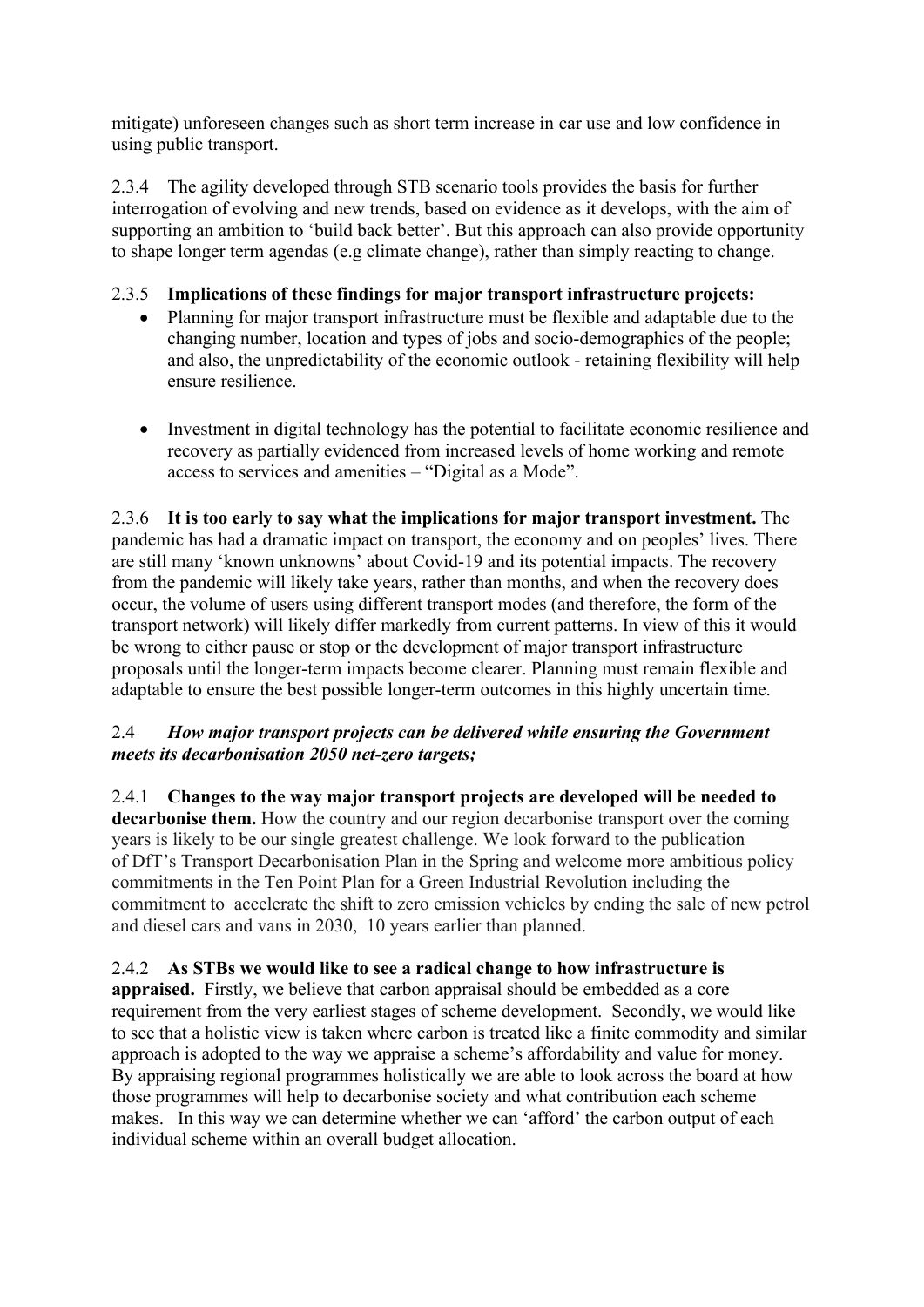#### 2.4.3 **Changes to the way transport projects are procured will be needed to help decarbonise them.** These include the following:

- Securing the development and rollout of procurement processes that embody carbon reduction principles such as PAS 2080<sup>8</sup>. This approach ensures carbon is consistently and transparently quantified at key points in infrastructure delivery It looks at the whole supply chain, aiming to reduce carbon and reduce cost through more intelligent design, construction and use.
- Considering the use of new tender evaluation approaches such as that used by the Dutch Government, which enables both a tenderer's commitment to carbon reduction and the carbon impact of their tender submission to be assessed<sup>9</sup>.
- Incorporating decarbonisation requirements into procurement processes such as the specification of materials and processes to be used including levels of use of recycled material and sources of energy to be used whilst also taking account of cost and buildability.
- Assessing suppliers' proposals against baseline carbon model supplied by the client with improvement against model being scored.
- Encouraging contractors to adopt carbon reducing behaviour by assessing commitment to carbon reduction in their mission statements and by encouraging innovation
- Investing in the training needed to equip those involved in the procurement of large scale infrastructure to enable them to adopt these new approaches.
- Greater certainty on sustained long term funding would support longer term planning, early contractor engagement and a programme level approach to reducing embedded carbon emissions (and costs).

# **3. Appraisal and funding of transport infrastructure**

# 3.1 *The effectiveness of the Government's decision-making and appraisal processes for transport infrastructure projects and any changes required to the 'Green Book';*

3.1.1 **We welcome the recent review of the Green Book by HMT and the clarity this has provided.** We also welcome the approach taken by the Green Book and sitting below it DfT's Transport Analysis Guidance (TAG), which provides more detailed methodologies that are applicable to the appraisal of transport infrastructure. However, there appears to be some general misunderstanding about the role of the Green Book and TAG in decision making and the interaction between the Economic Case and the other 4 parts of the 5-part business case, the Strategic Case in particular. We therefore welcome the recent review of the Green Book by HMT and the clarity this has provided and the opportunity for greater consistency and commonality in the approach to appraisal across Government departments it provides.

3.1.2 With regards the development of business cases however, greater guidance and the proportionality of the analysis required for specific schemes, particularly at earlier stages of their development would be welcomed. The costs and resource required to develop Strategic Outline Business Cases is a frequent barrier to scheme conception and development. Ensuring business cases are based on good quality evidence and are adequately assured is crucial and STBs are well placed to provide that function along with prioritising programmes of schemes at a regional level.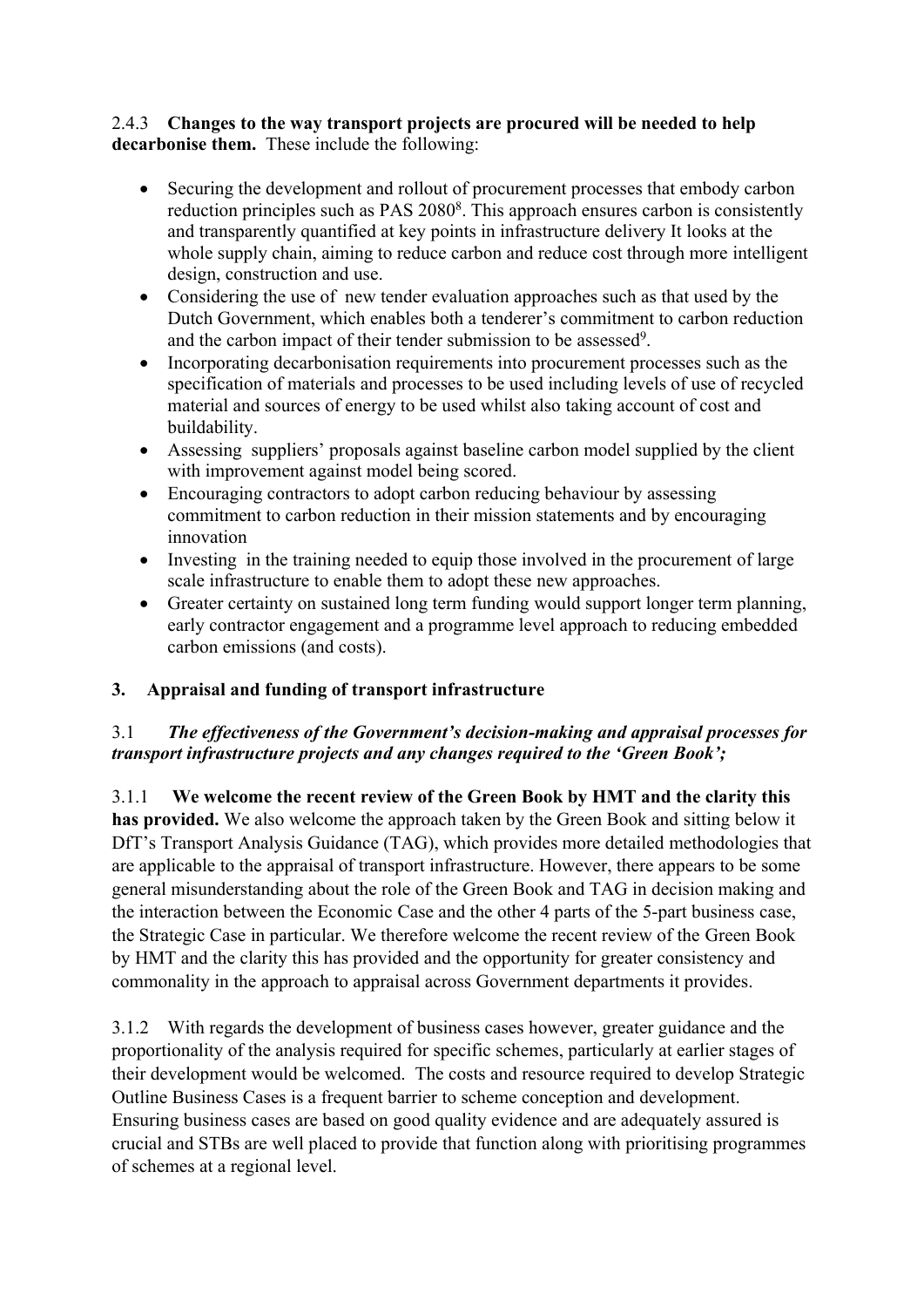3.1.3 **There are a number of gaps and areas of methodology that would benefit from a review.** These including the following:

- **Additionality and displacement**. The base assumption in the Green Book is of zero net additionality. It is more plausible to conceive as places competing with each other to improve the quality of their offer and a virtuous cycle of improvement that benefits the country as a whole. The methodology also neglects the potential benefits of increasing the number of attractive locations and the higher costs that are likely to be incurred by continuing to focus growth in London, as land and amenities become stretched. Whilst the increased focus on local impacts addresses this to a degree more could be done.
- **Discounting.** The Green Book mandates a discount rate to be applied to benefits and costs initially of 3.5%. This is based on the assumption of a long run GDP growth rate of 2%, which is no longer consistent with long term OBR forecasts. There is a likelihood that this may distort the analysis of schemes that deliver benefits a long way into the future.
- **Fiscal Multiplier and Construction Impacts**. The Green Book prohibits the calculation of any benefits that are the second order impact of public investment and the benefits brought about from employment generated by infrastructure investment. In the case of mega projects these impacts can be significant, for example HS2 will employ up to 20,000 workers over a 20 year period. Whilst the methodological basis for excluding these impacts is debatable in normal times, given the massive economic shock that has occurred it appears hard to argue the economy is in equilibrium and in a state of full employment at present.
- **Distributional Impacts.** The Green Book allows for distributional impacts to be accounted for in a qualitative manner. We would welcome an openness to also quantify these impacts in transport business cases in line with an established methodology developed by the Department of Work and Pensions.

3.1.4 In addition to these components of the Green Book, there are a number of gaps in the DfT's TAG that can risk the full impacts of schemes failing to be captured. These concern the lack of a methodology to appraisal programs of investment that include sectors beyond transport, the changes to economic geography transport can generate (frequently called land use change) and the wider impacts of improved provision for freight.

# **4. Transport infrastructure capacity and skills**

### 4.1 *The extent to which there is enough capacity and the right skills within the UK to deliver the Government's transport infrastructure plans, and options to help address shortages in transport infrastructure skills.*

4.1.1 **STBs can help develop capacity and capability.** England's Economic Heartland is working with the Department for Transport to trial a regional centre of excellence: one that will host specialist skills and knowledge upon which their partner organisations including their local transport authorities will be able to draw on as they develop their proposals to the point of delivery. Midlands Connect are developing similar proposals specifically around business case development and a regional decarbonisation pathway.